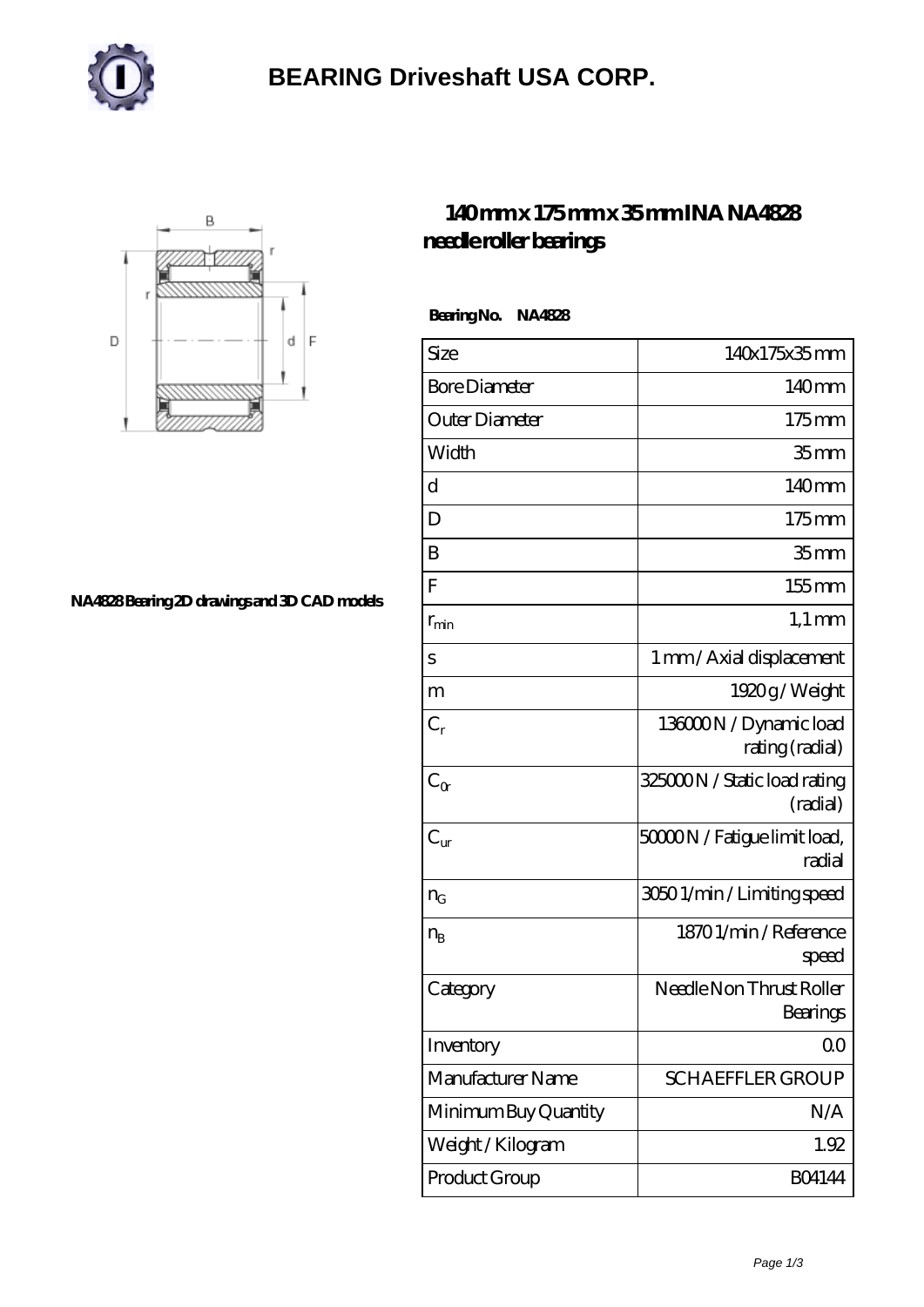

| Rolling Element           | Needle Roller Bearing                                                                                                                                                                                                         |
|---------------------------|-------------------------------------------------------------------------------------------------------------------------------------------------------------------------------------------------------------------------------|
| Component                 | Complete with Outer and<br>Inner Ring                                                                                                                                                                                         |
| Enclosure                 | Open                                                                                                                                                                                                                          |
| Self Aligning             | No                                                                                                                                                                                                                            |
| Retainer                  | Yes                                                                                                                                                                                                                           |
| Number of Rows of Rollers | Single Row                                                                                                                                                                                                                    |
| Separable                 | Inner Ring - Both Sides                                                                                                                                                                                                       |
| Closed End                | No                                                                                                                                                                                                                            |
| Inch - Metric             | Metric                                                                                                                                                                                                                        |
| Relubricatable            | Yes                                                                                                                                                                                                                           |
| Thrust Bearing            | No                                                                                                                                                                                                                            |
| Long Description          | 140MM Bore; 175MM<br>Outside Diameter; 35MM<br>Width; Needle Roller<br>Bearing, Complete with<br>Outer and Inner Ring<br>Open; Not Self Aligning<br>Retainer; Single Row of<br>Rollers; Inner Ring - Both<br>Sides Separable; |
| <b>Other Features</b>     | Plain Inner Ring   2 Rib<br>Outer Ring   Precision  <br>Steel Cage   Ground<br>Raceway with Rib   Oil Hole                                                                                                                    |
| Category                  | Needle Non Thrust Roller<br>Bearing                                                                                                                                                                                           |
| <b>UNSPSC</b>             | 31171512                                                                                                                                                                                                                      |
| Harmonized Tariff Code    | 8482.4000.00                                                                                                                                                                                                                  |
| Noun                      | Bearing                                                                                                                                                                                                                       |
| Keyword String            | Needle                                                                                                                                                                                                                        |
| Manufacturer URL          | http://www.ina.com                                                                                                                                                                                                            |
| Manufacturer Item Number  | NA4828                                                                                                                                                                                                                        |
| Weight/LBS                | 4234                                                                                                                                                                                                                          |
| Bore                      | 5512Inch   140Millimeter                                                                                                                                                                                                      |
| Outside Diameter          | 689Inch   175Millimeter                                                                                                                                                                                                       |